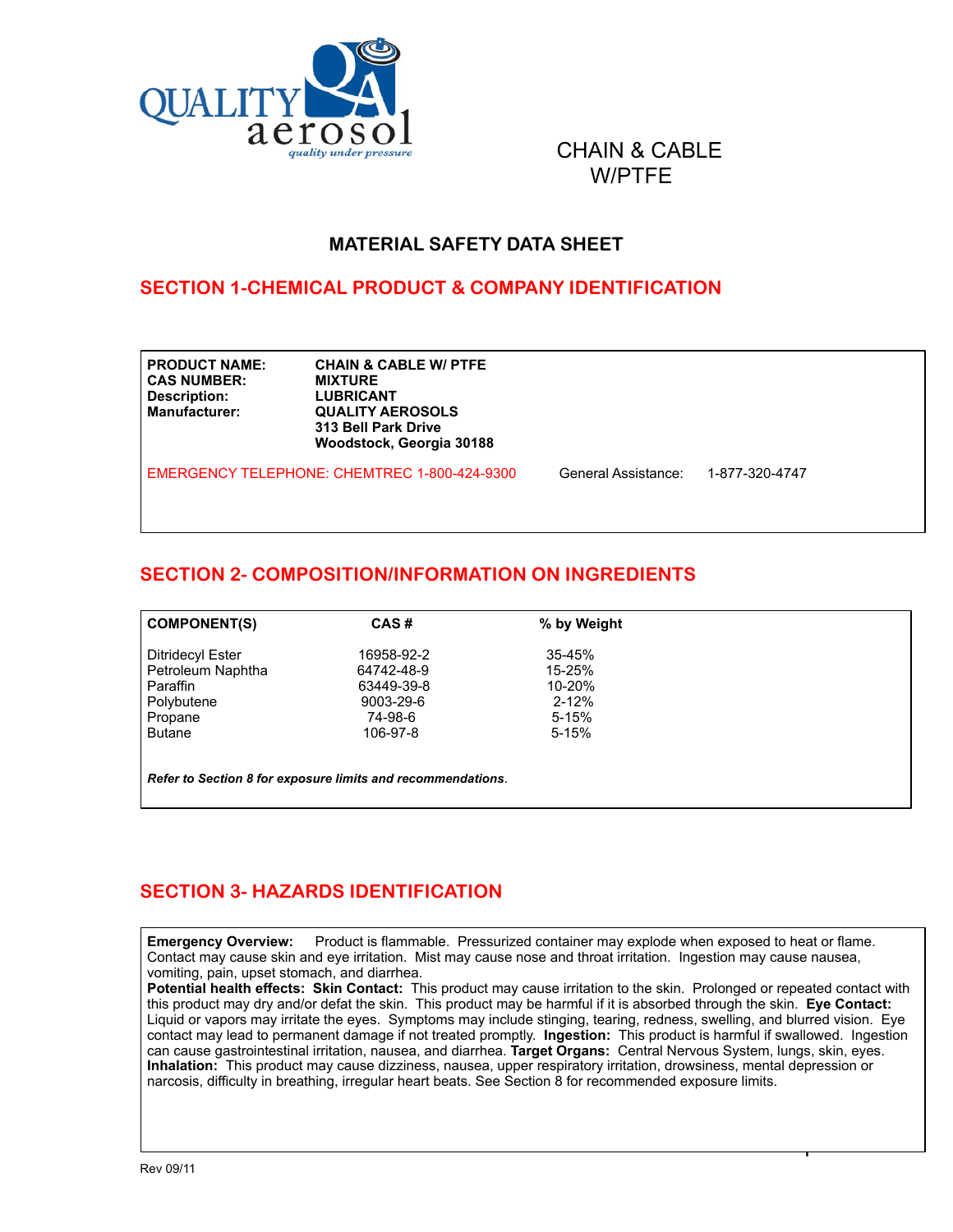## **SECTION 4- FIRST AID MEASURES**

**Skin:** For skin contact, wash immediately with soap and water. If irritation persists, get medical attention. **Eye:** Immediately flush with plenty of water for at least 15 minutes, holding eyelids open at all times. Get medical attention immediately. **Inhalation:** Move person to non-contaminated air. If the affected person is not breathing, apply artificial respiration. Call a physician if symptoms develop or persist. **Ingestion:** If the material is swallowed, get immediate medical attention or advice. DO NOT induce vomiting. If vomiting occurs naturally, have victim lean forward to reduce risk of aspiration. Seek immediate medical attention. Do not give anything.

## **SECTION 5- FIRE FIGHTING MEASURES**

**Extinguishing Media:** Use dry chemical, carbon dioxide, or foam. Use water to cool fire-exposed containers and to protect personnel. Do not direct a solid stream of water or foam into hot, burning pools this may results in frothing and increase fire intensity. **Basic Fire Fighting Procedures:** Dangerous when exposed to heat or flame. This material can be ignited by flame or spark under normal atmospheric condition. Vapors are heavier than air and may travel along the ground to some distant source of ignition and flash back. Pressurized Container: May explode when exposed to heat or flame. Empty containers may retain product residue including Flammable or Explosive vapors. DO NOT cut, drill, grind, or weld near full, partially full, or empty product containers. **Dust Explosion Hazard:** None known. **Sensitivity To Mechanical Impact:**  Container could potentially burst or be punctured upon mechanical impact, releasing flammable vapors. **Unusual Fire & Explosion Hazards:** During a fire, irritating and highly toxic gases may be generated during combustion or decomposition. High temperatures can cause sealed containers to rupture due to a build up of internal pressures. Cool with water. **Fire Fighting Equipment/Instructions:** Wear full protective clothing, including helmet, self-contained positive pressure or pressure demand breathing apparatus, protective clothing and face mask. **Flash Point: concentrate: 476F propellant: 132.23**

**Flammability limits in air:** 7.0 upper % by volume concentrate 0.9 lower % by volume concentrate 9.5 upper % by volume propellant 1.8 lower % by volume propellant 9.5 upper % by volume propellant

#### **SECTION 6- ACCIDENTAL RELEASE MEASURES**

**Emergency Action:** Evacuate the area promptly and keep upwind of the spilled material. Isolate the spill area to prevent people from entering. Wear appropriate protective equipment and clothing during clean-up. **Containment:** Stop discharge if safe to do so. Stop material from contaminating soil or from entering sewers or water streams. Cover spills with nonflammable absorbent and place in closed chemical waste containers.

#### **SECTION 7- HANDLING & STORAGE**

**Handling:** Keep this product away from heat, sparks or open flame. Avoid getting this material into contact with your skin and eyes. Avoid breathing mists or aerosols of this product. Use this product with adequate ventilation. Do not reuse the empty container. **Storage:** Store in a cool, dry, well-ventilated area. Do not handle or store near an open flame, heat or other sources of ignition. Keep out of direct sunlight. Do not store above 120F (49 C). **Empty Container Precautions:**  Attention! Follow label warnings even after container is emptied since empty containers may retain product residues. Do not reuse empty container.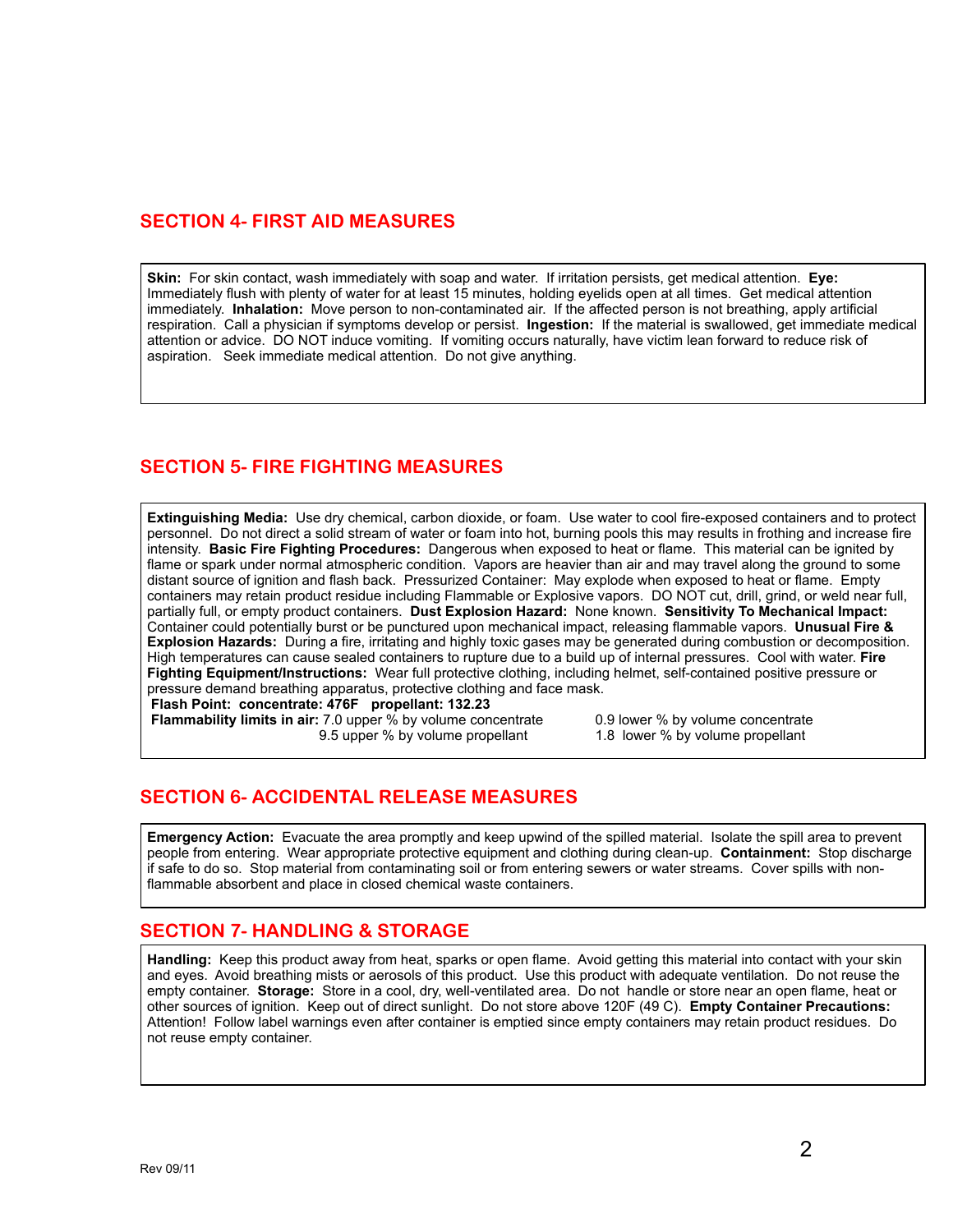## **SECTION 8- EXPOSURE CONTROLS/PERSONAL PROTECTION**

**Engineering Controls:** Provide local and general exhaust ventilation to effectively remove and prevent buildup of any vapors or mists generated from the handling of this product. **Eye Protection:** Wear goggles or safety glasses with side shields. **Skin and Body Protection:** Impervious gloves should be used when handling this product. Use of protective coveralls and long sleeves is recommended. **Respiratory Protection:** Use NIOSH approved respiratory protection. High airborne concentrations may necessitate the use of self-contained breathing apparatus (SCBA). **General:** Use good hygiene practices in handling this material.

| <b>Exposure Limits:</b>                        | (PARTS PER MILLION) |                 |                  |                 |         |            |
|------------------------------------------------|---------------------|-----------------|------------------|-----------------|---------|------------|
| Component(s)                                   | TLV                 | <b>OSHA-PEL</b> | <b>OSHA-STEL</b> | <b>SARA 313</b> | Prop 65 | <b>VOC</b> |
| <b>Ditridecyl Ester</b>                        | No data available   |                 |                  |                 |         |            |
| Petroleum Naphtha                              | 177ppm              |                 |                  |                 |         | х          |
| Paraffin                                       | No data available   |                 |                  |                 |         |            |
| Polybutene                                     | No data available.  |                 |                  |                 |         |            |
| Propane                                        | $1000$ ppm          |                 |                  |                 |         | х          |
| <b>Butane</b>                                  | $1000$ ppm          |                 |                  |                 |         | Χ          |
| Other raw material is considered trade secret. |                     |                 |                  |                 |         |            |

#### **SECTION 9- PHYSICAL & CHEMICAL PROPERTIES**

**PH: N/A** Boiling Point: **Physical State: Liquid** 

Solids: N/A **Evaporation Rate: >1 (butyl acetate=1)**<br>PH: N/A **Example Relation Rate: N/A** Specific Gravity: 0.76 **Color:** Color: Color: Charcoal Color: Charcoal Color: Charcoal Charcoal Characteristic<br>Physical State: Liquid Characteristic

#### **SECTION 10-STABILITY & REACTIVITY**

Hazardous polymerization will not occur. Condition to avoid: Keep away from sources of ignition. Avoid contact with strong oxidizers, reducers, acids, and alkalis. Stability: This product is stable under normal conditions.

#### **SECTION 11-TOXICOLOGICAL INFORMATION**

**Ditridecyl Ester:** No data available **Petroleum Naphtha:** Oral LD50: >10000 mg/kg (rat) Dermal LD50: >3160 mg/kg (rabbit **Paraffin:** Oral LD50: 1715 mg/kg**/**day (rat) **Polybutene:** Oral LD50: >34,600 mg/kg (rat) Dermal LD50: >10,250 mg/kg (rabbit) **Propane:** Inhalation LC50: 658 mg/L/4H (rat) **Butane:** Inhalation LC50: 658 mg/L/4H (rat)